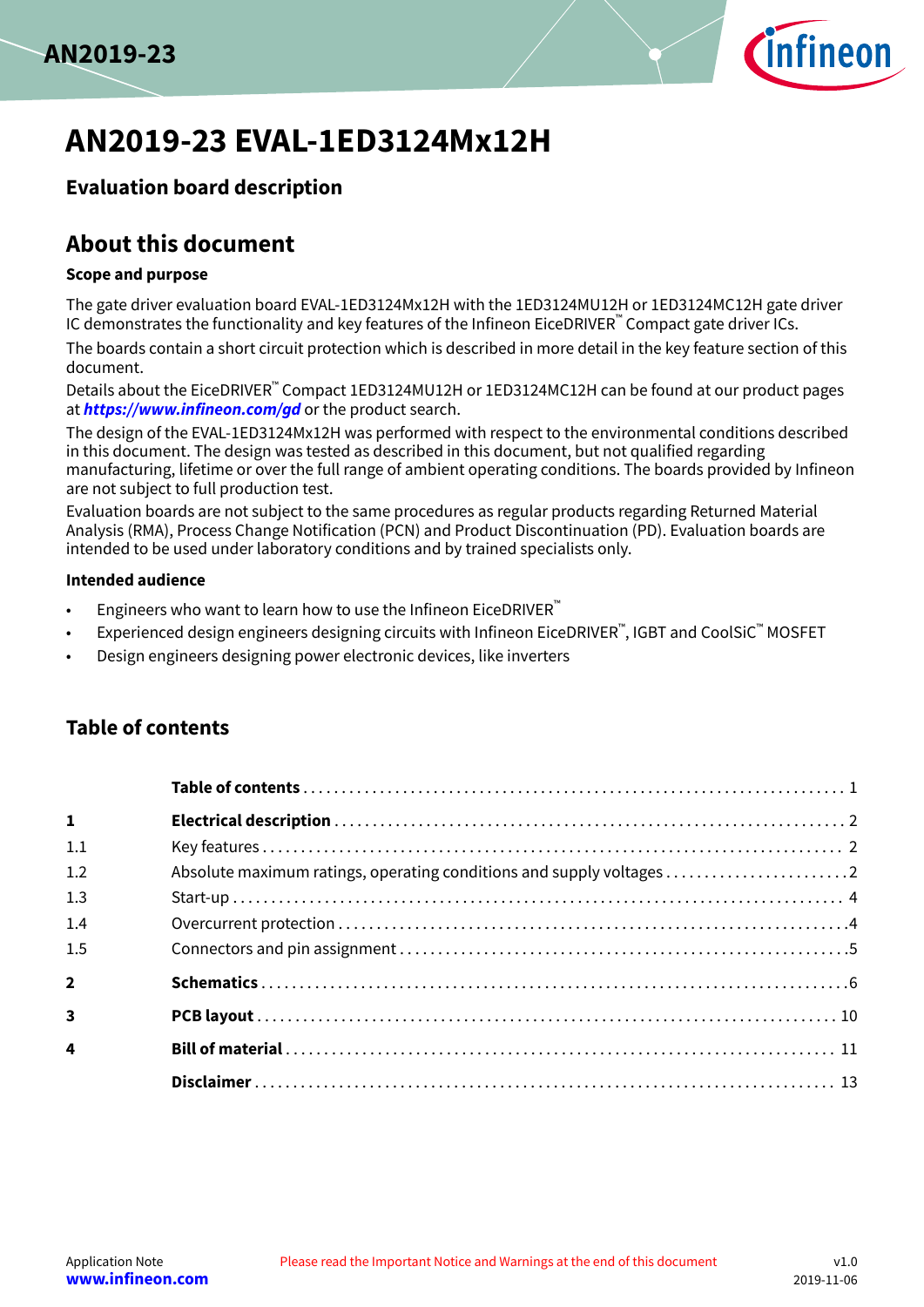

## <span id="page-1-0"></span>**1 Electrical description**

### **1.1 Key features**

The evaluation board EVAL-1ED3124Mx12H is intended for the product feature evaluation of the Infineon EiceDRIVER™ Compact 1ED3124MU12H or 1ED3124MC12H in an application circuit. The key elements of the board and the product are listed here.

- Evaluation board in half-bridge configuration with two gate driver ICs to drive power switches such as IGBTs and SiC MOSFETs. The switch type can be freely chosen as seen in **Figure 1**
- Additional gate driver IC for isolated over-current feedback signal from high voltage side to logic control side
- Fast operational amplifier used as comparator for over-current detection



#### **Figure 1 EVAL-1ED3124Mx12H top view**

The board has a size of 85 x 55 x 15 mm<sup>3</sup> without any power switch assembled.

This board is best suited for so-called double-pulse testing. However, it requires additional considerations on thermal and power load for continuous operation. An additional high-voltage DC blocking capacitor at the highvoltage supply is recommended.

The low-voltage interface can be controlled by a pulse generator, a microcontroller or other digital circuits. For safe operation, a fast over-current detection and protection circuit is implemented with a galvanically isolated feedback path to the low-voltage input side. The input side flip-flop latches the over-current event information. This circuit will report the fault and turn off both gate driver ICs. The S1 button, also labeled with RESET, clears the flip-flop to enable the gate driver ICs again.

## **1.2 Absolute maximum ratings, operating conditions and supply voltages**

The selected components on this evaluation board as well as the gate driver ICs have maximum ratings and operating conditions to avoid damaging the individual parts and the evaluation board overall.

| Pin/parameter<br>name | Abs. Max. | Unit | <b>Note</b>                          |
|-----------------------|-----------|------|--------------------------------------|
| $+15V$ IN             | $-0.220$  |      | input, support supply voltage        |
| VCC1                  | $-0.25.3$ |      | input, gate driver IC supply voltage |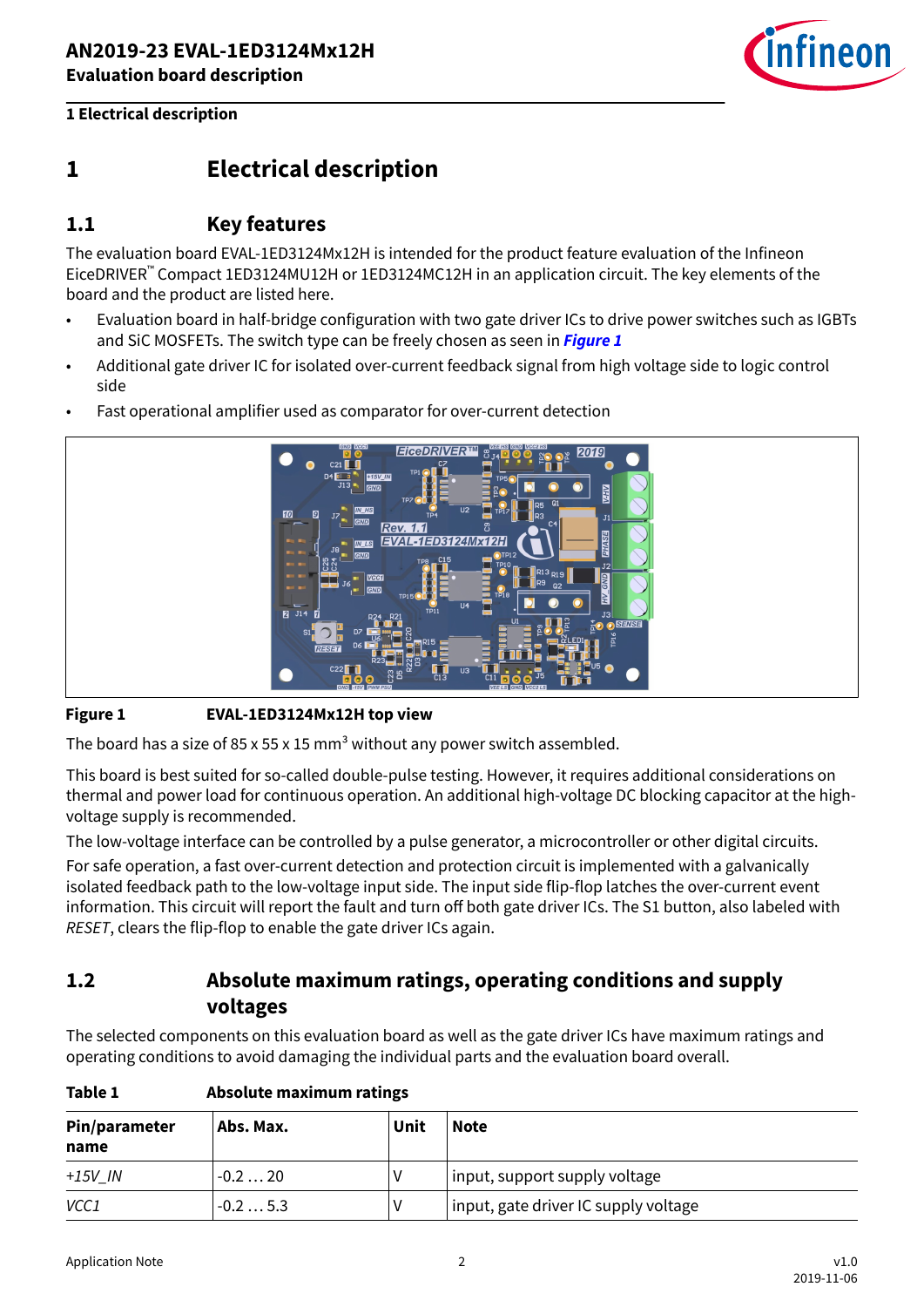

| Absolute maximum ratings (continued)<br>Table 1 |                     |             |                                                                                                                         |  |  |
|-------------------------------------------------|---------------------|-------------|-------------------------------------------------------------------------------------------------------------------------|--|--|
| Pin/parameter<br>name                           | Abs. Max.           | <b>Unit</b> | <b>Note</b>                                                                                                             |  |  |
| <b>FAULT</b>                                    | $-0.2$ $VCC1 + 0.2$ | V           | output, digital signal                                                                                                  |  |  |
| <b>RST</b>                                      | $-0.2$ $VCC1 + 0.2$ | V           | input, digital signal                                                                                                   |  |  |
| $IN$ <sub><math>H</math></sub> $S$              | $-0.2$ $VCC1 + 0.2$ | V           | input, digital signal                                                                                                   |  |  |
| $IN$ <sub>LS</sub>                              | $-0.2$ $VCC1 + 0.2$ | V           | input, digital signal                                                                                                   |  |  |
| VCC2_HS,VCC2_LS                                 | $-0.240$            | V           | overall isolated secondary supply with reference to<br>VEE2_HS/VEE2_LS                                                  |  |  |
| VCC2_HS,VCC2_LS                                 | $-0.225$            | ٧           | positive secondary supply voltage with reference to<br>GND2_HS/GND2_LS                                                  |  |  |
| GND2_HS,GND2_LS                                 | $-0.225$            | ٧           | gate reference supply pin with reference to VEE2_HS/<br>VEE2_LS                                                         |  |  |
| V-HV                                            | $-0.21200$          | ٧           | input, high-voltage supply, for voltages above 42 V,<br>special high voltage lab environment is strongly<br>recommended |  |  |
| Phase peak current                              | 25                  | A           | phase peak current for double pulse tests                                                                               |  |  |
| $t_{\rm pulse}$                                 | 100                 | μs          | maximum ON pulse length for double-pulse tests                                                                          |  |  |
| $t_{\rm sw}$                                    | 100                 | kHz         | maximum switching frequency for continuous<br>operation, careful consideration of power dissipation<br>required         |  |  |

The PCB assembly is optimized for a VCC1 supply voltage of 3.3 V. For higher supply voltages, adjustment to the current limiting resistors of the status LEDs is required.

| Pin name                           | Min.        | Typ. | Max.           | <b>Unit</b> | <b>Note</b>                                                            |
|------------------------------------|-------------|------|----------------|-------------|------------------------------------------------------------------------|
| $+15V$ IN                          | 15.5        | 16   | 16.5           | v           | input, support supply voltage                                          |
| VCC1                               | 3.2         | 3.3  | 3.4            | V           | input, gate driver IC supply voltage                                   |
| <b>FAULT</b>                       | $-0.1$      | 3.3  | $VCC1+$<br>0.1 | $\vee$      | output, digital signal                                                 |
| <b>RST</b>                         | $-0.1$      | 3.3  | $VCC1+$<br>0.1 | V           | input, digital signal                                                  |
| $IN$ <sub><math>H</math></sub> $S$ | $-0.1$      | 3.3  | $VCC1+$<br>0.1 | $\vee$      | input, digital signal                                                  |
| $IN$ <sub>LS</sub>                 | $-0.1$      | 3.3  | $VCC1+$<br>0.1 | V           | input, digital signal                                                  |
| VCC2_HS, VCC2_LS                   | 12          | 15   | 30             | $\vee$      | overall isolated secondary supply with reference to<br>VEE2_HS/VEE2_LS |
| GND2_HS,GND2_LS                    | $\mathbf 0$ |      | 15             | $\vee$      | gate reference supply pin with reference to VEE2_HS/<br>VEE2_LS        |

**Table 2 Operating conditions and supply voltages**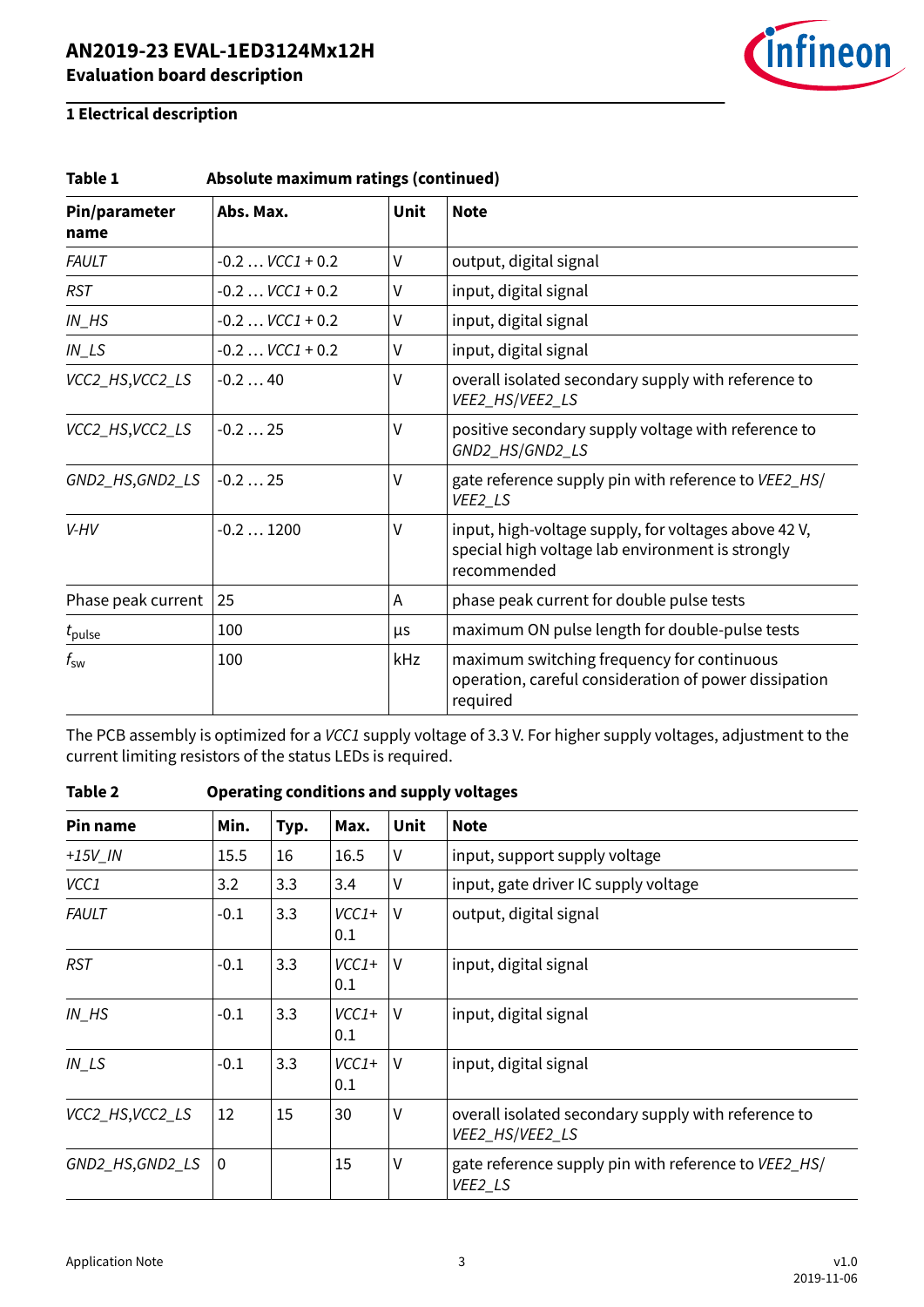

<span id="page-3-0"></span>

| Table 2<br>Operating conditions and supply voltages (continued) |                                             |  |     |  |                                                                                                                         |  |
|-----------------------------------------------------------------|---------------------------------------------|--|-----|--|-------------------------------------------------------------------------------------------------------------------------|--|
| Pin name                                                        | Unit<br>Min.<br><b>Note</b><br>Max.<br>Typ. |  |     |  |                                                                                                                         |  |
| V-HV                                                            | 25                                          |  | 600 |  | input, high voltage supply, for voltages above 42 V,<br>special high voltage lab environment is strongly<br>recommended |  |

### **1.3 Start-up**

Follow the steps below to set up, power up and perform first evaluations with the board.

#### **Prerequisites**

- Assemble fitting power switches at the location Q1 and Q2, e.g. IKQ75N120CH3 IGBTs
- Assemble an external high-voltage DC capacitor (> 100 µF) between J1-1/2 (V-HV) and J3-2 (HV GND)
- Have low-voltage power supplies ready for input support and logic supply (+15V IN, VCC1)
- Have isolated low-voltage power sources ready for gate driver output supply (VCC2\_LS, VCC2\_HS, GND2\_LS, GND2\_HS, VEE2\_LS and VEE2\_HS)
- Have a high-voltage power supply ready for HV-DC between J1-1/2 (V-HV) and J3-2 (HV GND)
- Have an inductive load for double-pulse tests ready
- Have a dual channel PWM generator ready for half-bridge PWM input

To adapt the circuit to the application requirements, resistor or capacitor values can be changed to optimize the performance.

#### **Power-up sequence**

- **1.** Supply +15V\_IN at connector J13.2 with +16 V and connect supply GND to connector J13.1
- **2.** Supply VCC1 at connector J6.2 with +3.3 V and connect supply GND to connector J6.1
- **3.** The red LED D7 will turn on
- **4.** Supply both secondary gate driver supplies with individual power sources at *VCC2 HS*, GND2 HS, and VEE2\_HS at connector J4, and VCC2\_LS, GND2\_LS and VEE2\_LS at connector J5 according to the assembled power switch needs
- **5.** The green LED1 will turn on
- **6.** Push S1 to reset the error flip-flop
- **7.** The red LED D7 will turn off and green LED D6 will turn on
- 8. Connect the digital PWM generator to the digital interface connectors J7 and J8 labeled with IN\_HS and GND as well as IN\_LS and GND
- **9.** Connect the high-voltage supply to connector J1.1 or J1.2 and HV\_GND to J3.2.
- **10.** Connect one end of the inductive load to J2.1 and the other end according to the double-pulse requirements to either J1.1 or J3.2 (low side or high side testing)
- **11.** The board is now ready for double-pulse evaluation

### **1.4 Overcurrent protection**

An overcurrent protection is implemented to protect the board and components against high current. The current is determined by measuring the voltage across the shunt resistor R19. This is available at the two test points TP14 and TP16.

The detection circuit measures the voltage across R19, sends the signal through a low pass filter R18 and C18 and compares it to a reference voltage with the comparator U5. The reference voltage is defined by the voltage divider R12 and R20. The trip point is at approx. 32 A and can be adapted to application requirements by changing R19 and/or adapting the reference voltage divider R12 and R20.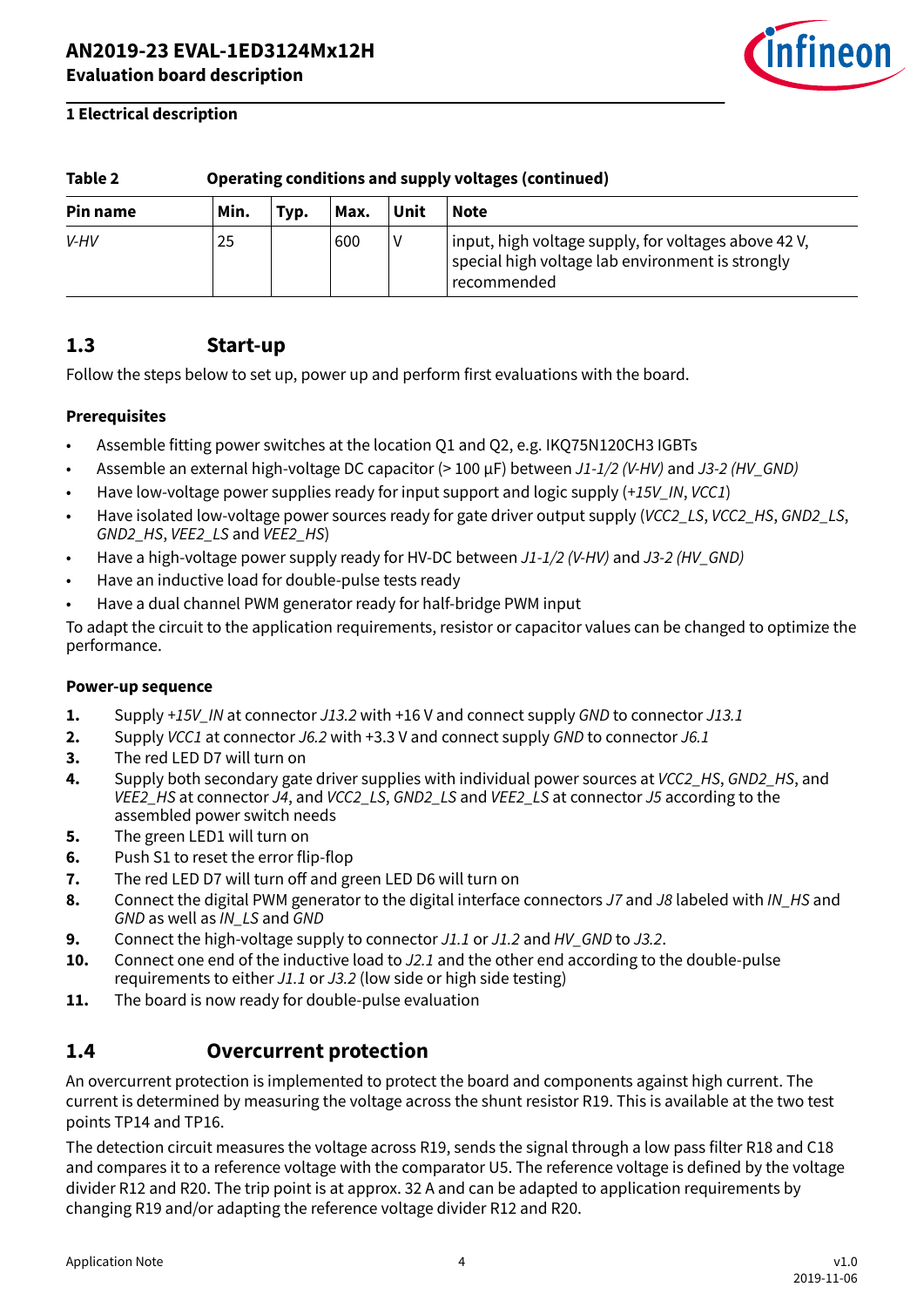

<span id="page-4-0"></span>The output signal is transferred with U3 to the low voltage domain to trigger the flip-flop and store the overcurrent event. Once the flip-flop is triggered, it turns off both gate driver ICs by the ENABLE signal. In addition, it reports the overcurrent event to the digital interface connector as FAULT signal and turns the LED7 on.

To return to normal operation, S1 needs to be pushed to reset the flip-flop. As a feedback, LED7 turns off and LED6 turns back on again.

## **1.5 Connectors and pin assignment**

The following table describes connectors and their pin assignments on the PCB.

| Table 3 | <b>Connectors and pin assignment</b> |  |
|---------|--------------------------------------|--|
|         |                                      |  |

| <b>Connector</b>          | Pin            | Marking/<br>function               | <b>Note</b>                                                |
|---------------------------|----------------|------------------------------------|------------------------------------------------------------|
| J1                        | 1, 2           | V-HV                               | High voltage power supply                                  |
| J2                        | 1, 2           | PHASE                              |                                                            |
| J3                        | 1              | <b>SENSE</b>                       |                                                            |
| J3                        | $\overline{2}$ | HV_GND                             |                                                            |
| J4, J9                    | 1              | VEE2_HS                            | High side negative gate driver supply                      |
| J4, J9                    | $\overline{2}$ | GND2_HS                            | High side gate driver supply reference                     |
| J4, J9                    | 3              | VCC2_HS                            | High side positive gate driver supply                      |
| J5, J10                   | $\mathbf 1$    | VEE2_LS                            | Low side negative gate driver supply                       |
| J5, J10                   | $\overline{2}$ | GND2_LS                            | Low side gate driver supply reference                      |
| J5, J10                   | 3              | VCC2_LS                            | Low side positive gate driver supply                       |
| J6, J7, J8, J11, J12, J13 | $\mathbf{1}$   | GND                                | Logic side ground reference                                |
| J6, J12                   | $\overline{2}$ | VCC1                               | Logic side supply voltage, 3.3 V or 5 V                    |
| J7                        | $\overline{2}$ | $IN$ <sub><math>H</math></sub> $S$ | Logic PWM input high side gate driver                      |
| J8                        | $\overline{2}$ | $IN$ <sub>_<math>LS</math></sub>   | Logic PWM input low side gate driver                       |
| J11                       | $\overline{2}$ | $+15V$                             | 15 V for external power supply without protection<br>diode |
| J11                       | 3              | PWM_PSU                            | PWM output for external power supply from J14.9            |
| J13                       | $\overline{2}$ | $+15V$ <sub>IN</sub>               | 15 V input supply voltage for external power supply        |
| J14                       | 1, 2           | n.c.                               | not connected                                              |
| J14                       | 3              | VCC1                               | Logic side supply voltage, 3.3 V or 5 V                    |
| J14                       | 4              | <b>GND</b>                         | Logic side ground reference                                |
| J14                       | 5              | <b>RST</b>                         | Reset input for overcurrent flip-flop, connected to S1     |
| J14                       | 6              | <b>FAULT</b>                       | Fault feedback signal                                      |
| J14                       | 7              | $IN$ <sub><math>H</math></sub> $S$ | Logic PWM input high side gate driver                      |
| J14                       | 8              | $IN$ <sub>_LS</sub>                | Logic PWM input low side gate driver                       |
| J14                       | 9              | PWM_PSU                            | PWM input for external power supply to J11.3               |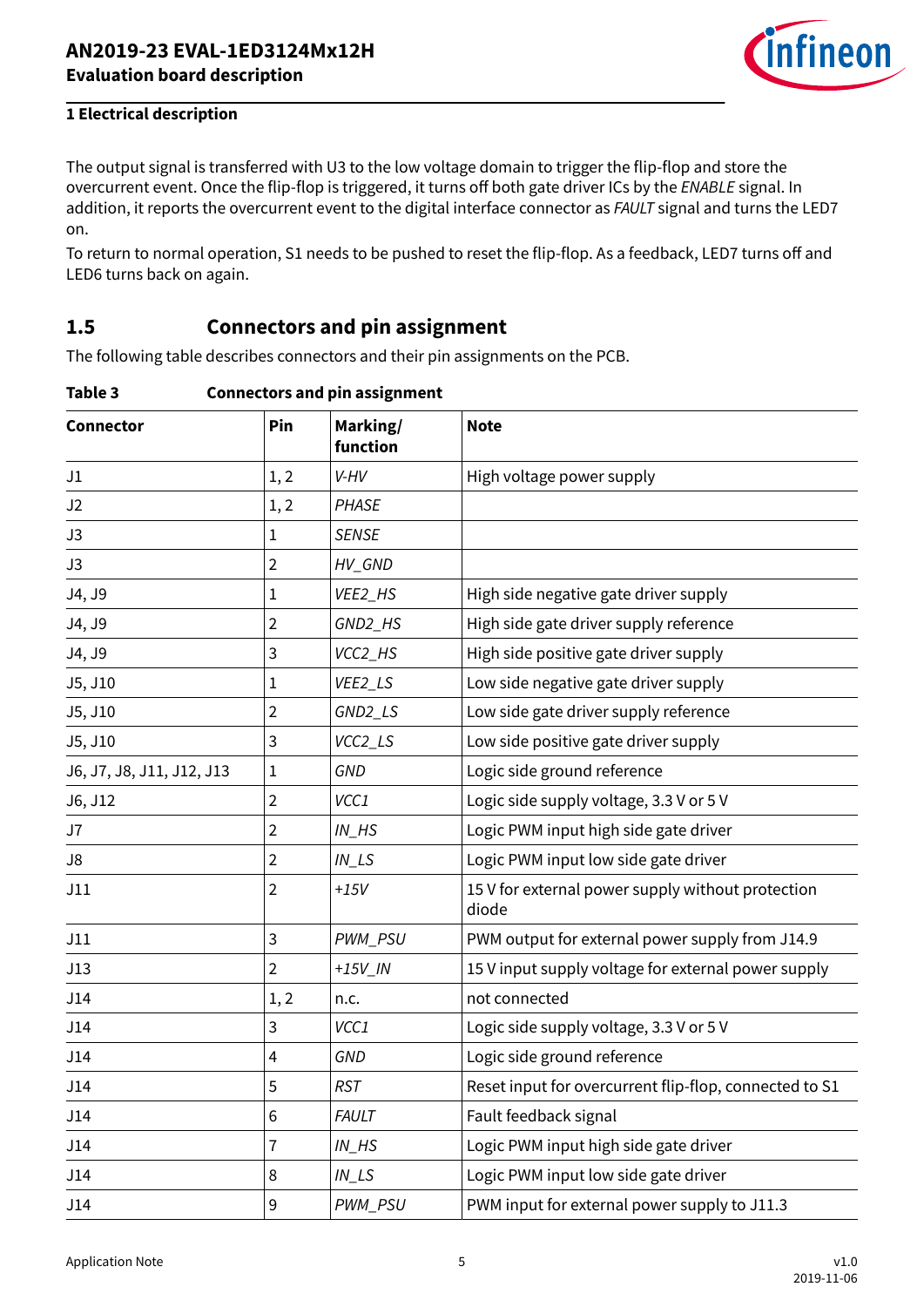

#### <span id="page-5-0"></span>**2 Schematics**

| Table 3          | <b>Connectors and pin assignment (continued)</b> |                      |                                                            |  |  |
|------------------|--------------------------------------------------|----------------------|------------------------------------------------------------|--|--|
| <b>Connector</b> | Pin                                              | Marking/<br>function | <b>Note</b>                                                |  |  |
| J14              | 10                                               | $+15V$               | 15 V for external power supply without protection<br>diode |  |  |

## **2 Schematics**

The schematics of the evaluation board are separated into the following parts:

- Gate driver ICs with surrounding circuit
- Overcurrent detection
- Overcurrent status display
- Interfaces with connectors and reset switch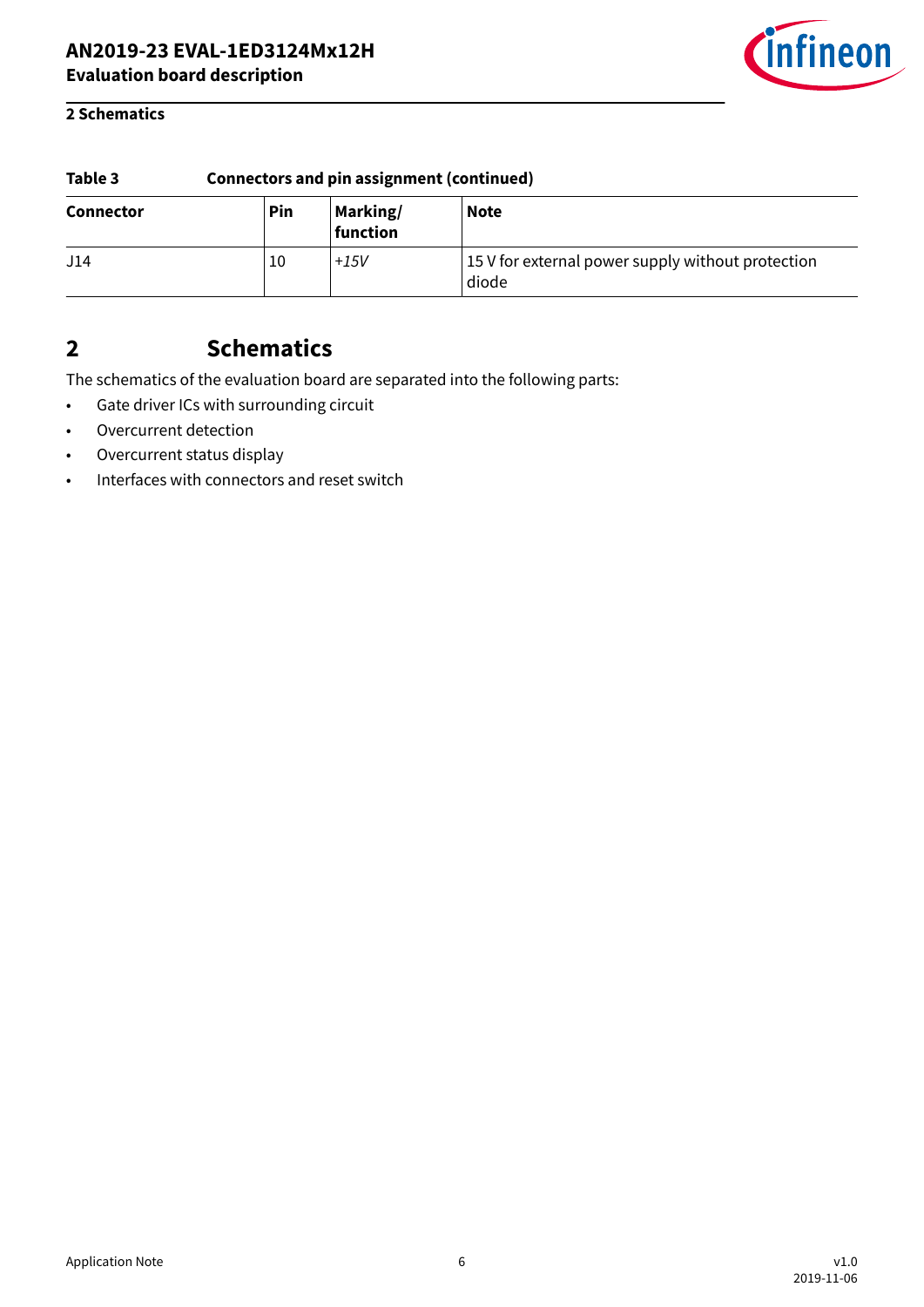#### **2 Schematics**



**Figure 2 Schematic of gate driver ICs and surrounding circuits**

Gate driver circuit with optional external input filter, output gate resistors for source and sink connection.

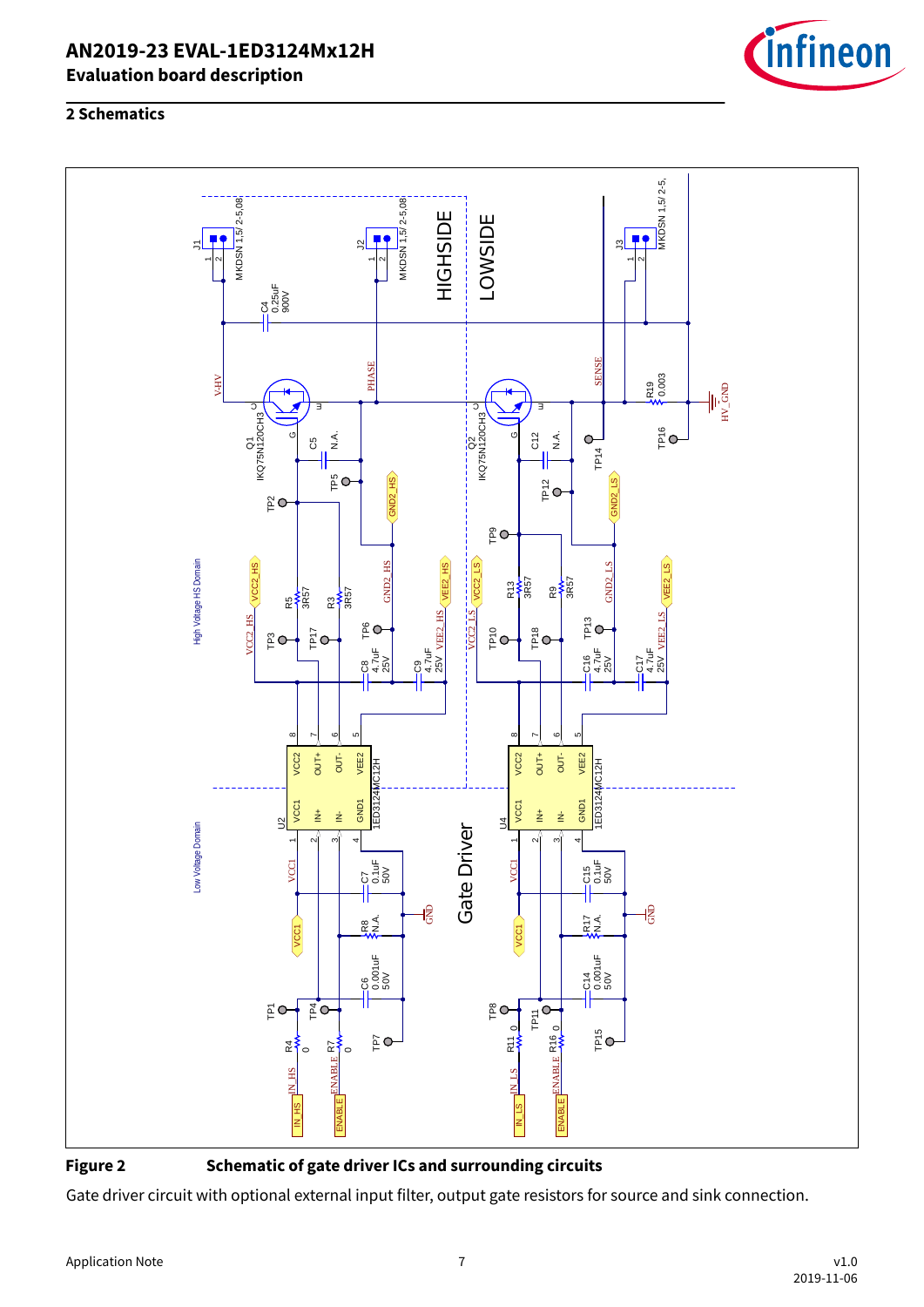

#### **2 Schematics**



#### **Figure 3 Schematic of overcurrent detection circuit**

Overcurrent comparator with additional gate driver IC for isolated signal transmission and supporting voltage regulator.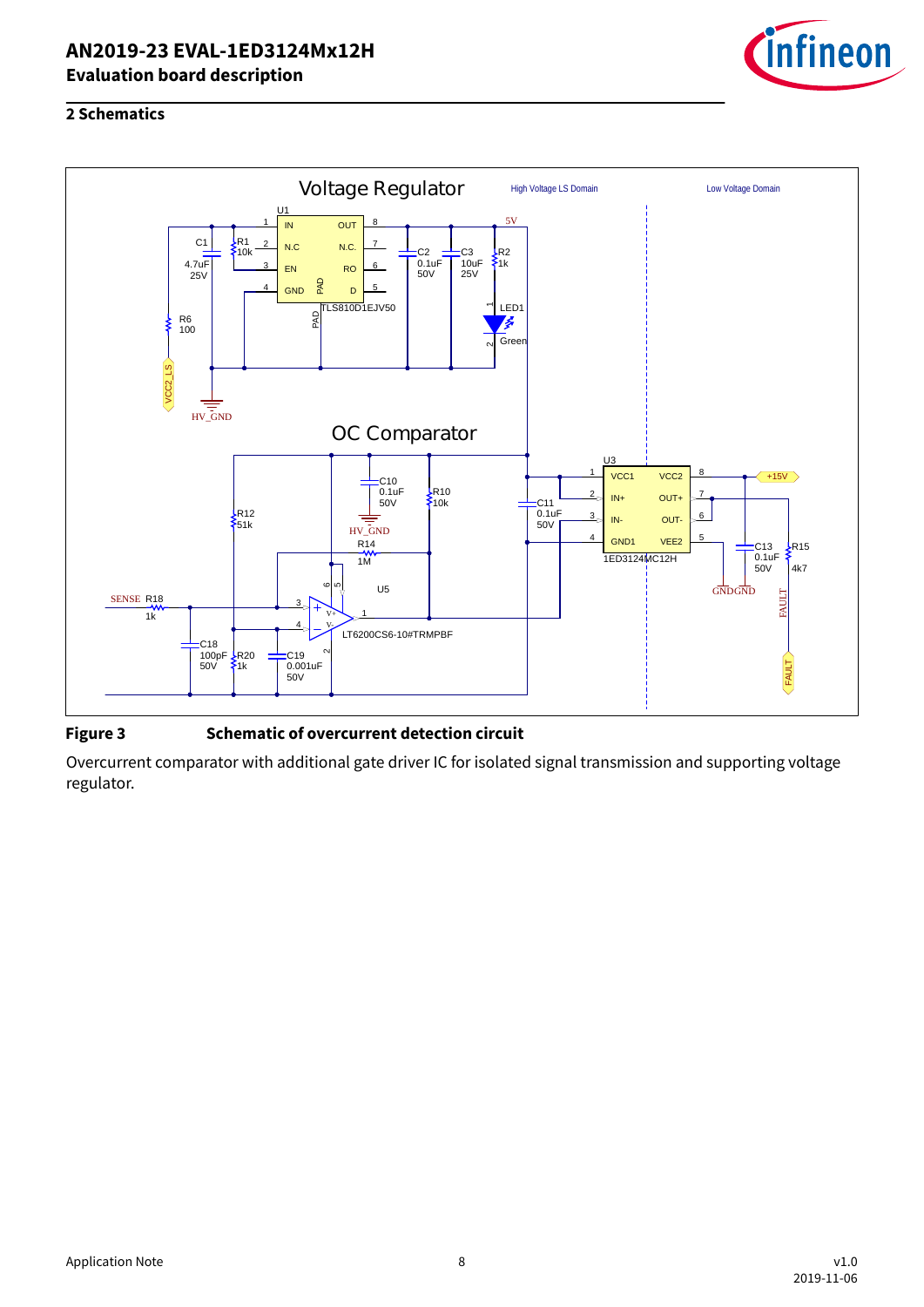

### **2 Schematics**



#### **Figure 4 Schematic of overcurrent status indication**

Fault signal and reset input of flip-flop including status LEDs.



**Figure 5 Schematic of connectors and reset switch**

Interface connectors and reset button.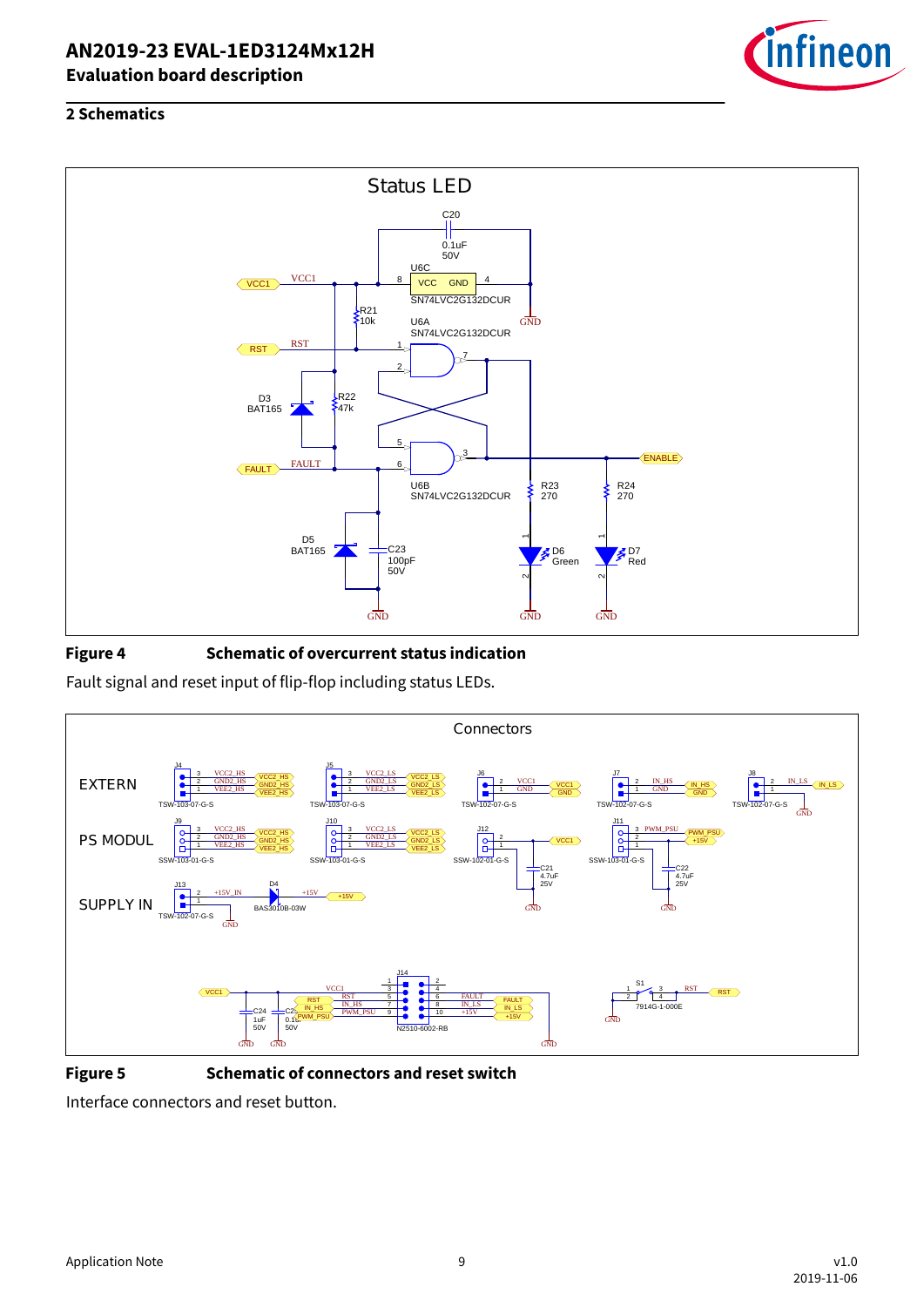

#### <span id="page-9-0"></span>**3 PCB layout**

## **3 PCB layout**

The layout from this basic schematic is intended as a starting point for developing more complex application circuits. The evaluation board has a two-layer PCB with top and bottom layer. Most components are assembled at the top layer.



**Figure 6 Assembly drawing top side PCB**



**Figure 7 PCB layer top**



**Figure 8 PCB layer bottom**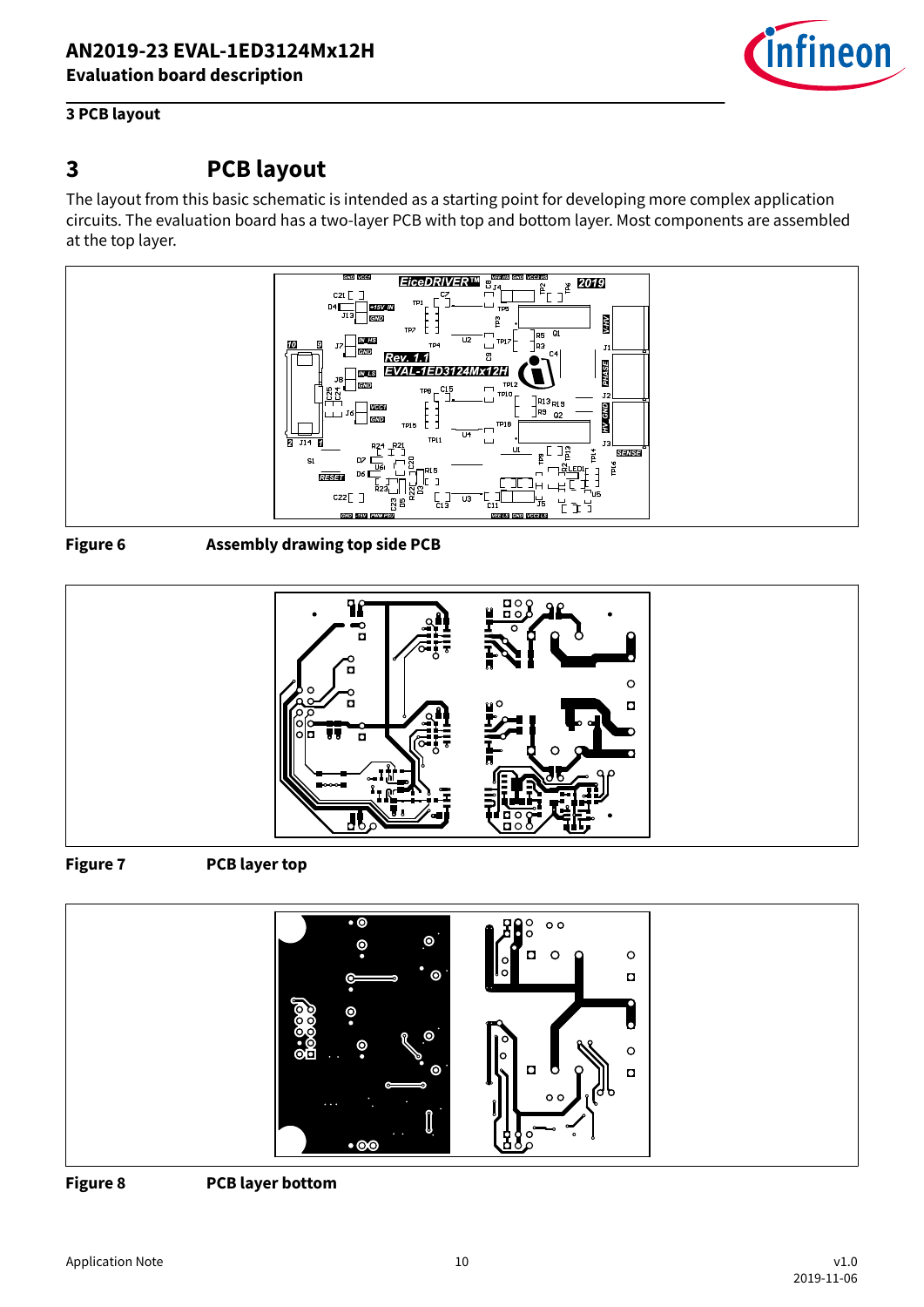

## <span id="page-10-0"></span>**4 Bill of material**

# **4 Bill of material**

The BOM lists all components used for the PCB.

| Table 4<br><b>Bill of material</b>                                                                         |                |                                                               |                          |                    |  |  |
|------------------------------------------------------------------------------------------------------------|----------------|---------------------------------------------------------------|--------------------------|--------------------|--|--|
| <b>Designator</b>                                                                                          | Quantity       | <b>Description</b>                                            | Manufacturer             | <b>Part number</b> |  |  |
| C1, C8, C9, C16,<br>C17, C21, C22                                                                          | $\overline{7}$ | CAP, CERM, 4.7µF, 25V, +/-10%,<br>X7R, 0805                   | Samsung                  | CL21B475KAFNNNE    |  |  |
| C <sub>2</sub> , C <sub>7</sub> , C <sub>10</sub> ,<br>C11, C13, C15,<br>C <sub>20</sub> , C <sub>25</sub> | 8              | CAP, CERM, 0.1µF, 50V, +/-10%,<br>X7R, 0805                   | <b>Wurth Electronics</b> | 885012207098       |  |  |
| C <sub>3</sub>                                                                                             | 1              | CAP, CERM, 10µF, 25V, +/-10%,<br>X7R, 1206                    | <b>Wurth Electronics</b> | 885012208069       |  |  |
| C <sub>4</sub>                                                                                             | 1              | CAP, CERM, 0.25uF, 900V, 20%,<br>CeraLink                     | <b>TDK</b>               | B58031l9254M062    |  |  |
| C18, C23                                                                                                   | $\overline{2}$ | CAP, CERM, 100pF, 50V, +/- 5%,<br>NP0, 0805                   | <b>Wurth Electronics</b> | 885012007057       |  |  |
| C19                                                                                                        | $\mathbf{1}$   | CAP, CERM, 0.001µF, 50V, +/-<br>10%, X7R, 0603                | <b>Wurth Electronics</b> | 885012206083       |  |  |
| C <sub>24</sub>                                                                                            | 1              | CAP, CERM, 1µF, 50V, +/-10%,<br>X7R, 0805                     | <b>Wurth Electronics</b> | 885012207103       |  |  |
| D3, D5                                                                                                     | $\overline{2}$ | Diode, Schottky, 40 V, 0.75 A,<br>AEC-Q101, SOD-323           | Infineon Technologies    | <b>BAT165</b>      |  |  |
| D <sub>4</sub>                                                                                             | 1              | Diode, Schottky, 30V, 1A, AEC-<br>Q101, SOD-323               | Infineon Technologies    | BAS3010B-03W       |  |  |
| D6, LED1                                                                                                   | $\overline{2}$ | LED, Green, SMD                                               | Lite-On                  | LTST-C190GKT       |  |  |
| D7                                                                                                         | 1              | LED, Red, SMD                                                 | Lite-On                  | LTST-C190CKT       |  |  |
| J1, J2, J3                                                                                                 | 3              | TERM BLOCK 2POS 5mm, TH                                       | <b>Phoenix Contact</b>   | MKDSN 1,5/2-5,08   |  |  |
| J6, J7, J8, J13                                                                                            | 4              | Header, 100mil, 2x1, Gold, TH                                 | Samtec                   | TSW-102-07-G-S     |  |  |
| J9, J10, J11                                                                                               | 3              | Receptacle, 2.54mm, 3x1, Gold,<br><b>TH</b>                   | Samtec                   | SSW-103-01-G-S     |  |  |
| J12                                                                                                        | 1              | Receptacle, 2x1, 2.54mm, Gold,<br>TН                          | Samtec                   | SSW-102-01-G-S     |  |  |
| J14                                                                                                        | 1              | Header (shrouded), 100mil, 5x2,<br>High-Temperature, Gold, TH | 3M                       | N2510-6002-RB      |  |  |
| Q1, Q2                                                                                                     | $\overline{2}$ | HIGH SPEED IGBT 1200V                                         | Infineon Technologies    | IKQ75N120CH3       |  |  |
| R1, R10, R21                                                                                               | 3              | RES, 10k, 1%, 0.1W, 0603                                      | Vishay-Dale              | CRCW060310K0FKEA   |  |  |
| R2, R18, R20                                                                                               | 3              | RES, 1k, 1%, 0.1W, 0603                                       | Vishay-Dale              | CRCW06031K00FKEA   |  |  |
| R3, R5, R9, R13                                                                                            | 4              | RES, 3R57, 1%, 0.25W, 1206                                    | Vishay-Dale              | CRCW12063R57FK     |  |  |
| R4, R7, R11, R16                                                                                           | 4              | RES, 0R, 1%, 0.1W, 0603                                       | Vishay-Dale              | CRCW0603000Z0EA    |  |  |
| R <sub>6</sub>                                                                                             | 1              | RES, 100R, 1%, 0.1W, 0603                                     | Vishay-Dale              | CRCW0603100RFKEA   |  |  |
| R <sub>12</sub>                                                                                            | 1              | RES, 51k, 1%, 0.1W, 0603                                      | Vishay-Dale              | CRCW060351K0FKEA   |  |  |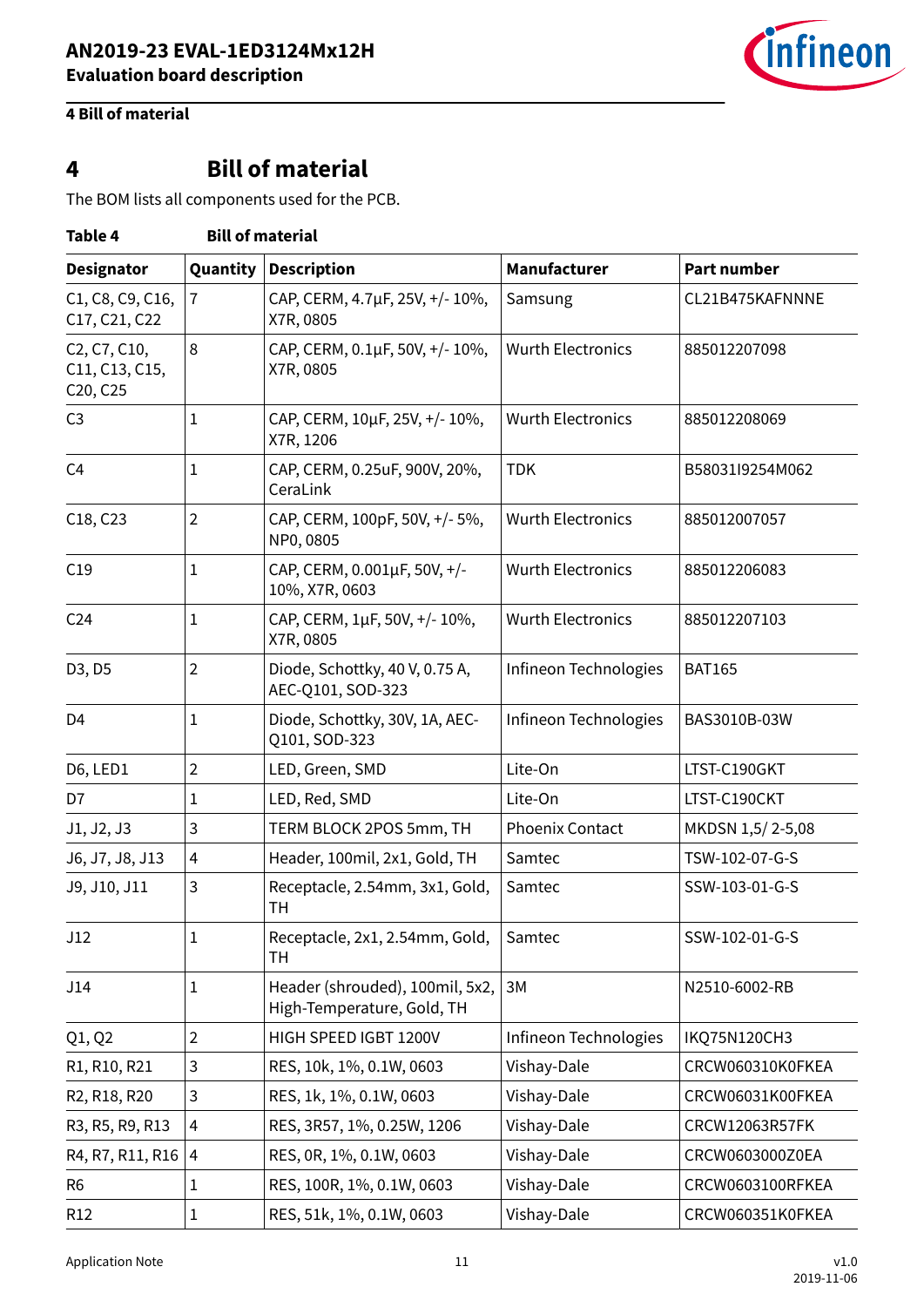

## **4 Bill of material**

| <b>Bill of material (continued)</b><br>Table 4 |             |                                                                           |                          |                     |  |  |  |
|------------------------------------------------|-------------|---------------------------------------------------------------------------|--------------------------|---------------------|--|--|--|
| <b>Designator</b>                              | Quantity    | <b>Description</b>                                                        | Manufacturer             | <b>Part number</b>  |  |  |  |
| R <sub>14</sub>                                | 1           | RES, 1M, 1%, 0.1W, 0603                                                   | Vishay-Dale              | CRCW06031M00FKEA    |  |  |  |
| <b>R15</b>                                     | 1           | RES, 4k7, 1%, 0.1W, 0603                                                  | Vishay-Dale              | CRCW06034K70FKEA    |  |  |  |
| R <sub>19</sub>                                | 1           | RES, 0R003, 1%, 3W, 2512                                                  | Bourns Inc.              | CRE2512-FZ-R003E-3  |  |  |  |
| R <sub>22</sub>                                | 1           | RES, 47k, 1%, 0.1W, 0603                                                  | Vishay-Dale              | CRCW060347K0FKEA    |  |  |  |
| R23, R24                                       | 2           | RES, 270R, 1%, 0.1W, 0603                                                 | Vishay-Dale              | CRCW0603270RFKEA    |  |  |  |
| S <sub>1</sub>                                 | 1           | Switch, Tactile, SPST-NO, 0.1A,<br>16V, SMT                               | <b>Bourns</b>            | 7914G-1-000E        |  |  |  |
| U1                                             | 1           | Linear Voltage Regulator 5V                                               | Infineon Technologies    | TLS810D1EJV50       |  |  |  |
| U2, U3, U4                                     | 3           | Single channel IGBT gate driver<br>IC in wide body package dual<br>output | Infineon Technologies    | 1ED3124MC12H        |  |  |  |
| U <sub>5</sub>                                 | 1           | Rail-to-Rail Input and Output,<br>$0.95nV/\sqrt{Hz}$ Low Noise, Op Amp    | Linear Technology        | LT6200CS6-10#TRMPBF |  |  |  |
| U <sub>6</sub>                                 | $\mathbf 1$ | Dual 2-Input NAND Gate with<br>Schmitt-Trigger Inputs                     | <b>Texas Instruments</b> | SN74LVC2G132DCUR    |  |  |  |